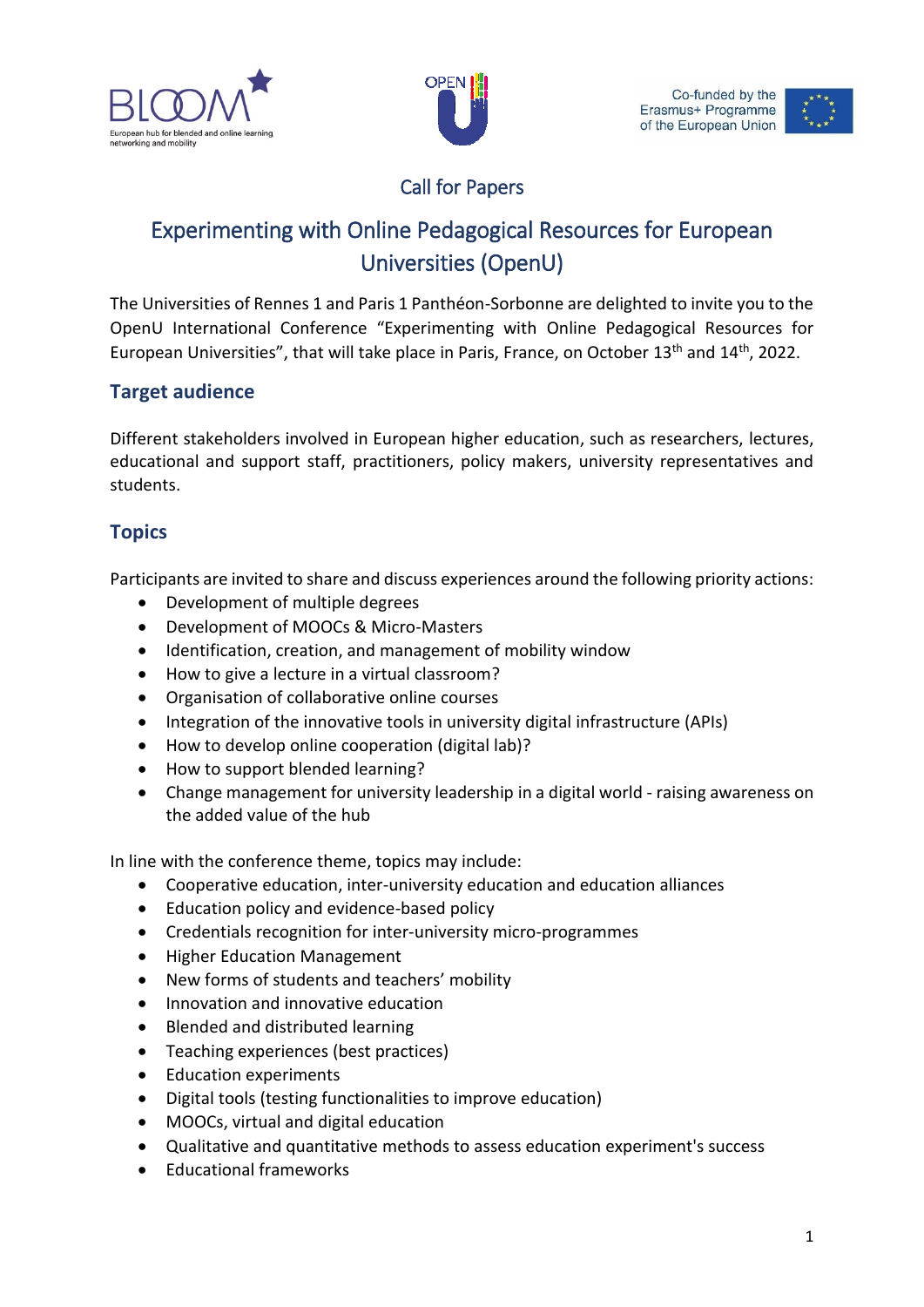





- Change management for university leadership
- Teachers, students, and administration engagement
- Intercultural education experiences

## **Submission process**

The submission process consists of three steps:

- 1- Submission of abstracts,
- 2- Once the abstract is accepted, submission of full paper,
- 3- Following the conference and if desired, submission to the *Education Sciences* Journal.

#### *Abstract submission*

Conference contributors are expected to send an abstract (200 words, excluding references) by **June 27th**. Abstracts should include background, objectives, methodology, and (preliminary) results. Communication of acceptance will be sent by **July 8th, 2022.** Please fin[d here](https://www.mdpi.com/authors/layout#_bookmark5) instructions for submission.

#### *Full paper submission*

Authors whose abstracts were accepted can send their full papers (4,000 words minimum) by **September 5th**.

Full papers may correspond to scientific research articles or reports. In the case of reports, these may be preliminary studies, observations or protocols leading to guidelines for good practices, tutorials, or step-by-step methodological applications.

Either research papers or reports should include the following sections:

- Title
- Abstract (200 words), including background, objectives, methodology, and main results
- Keywords (3 to 10)
- Introduction and background
- Objectives
- Methodology (participants, ethical considerations, evaluated aspects, etc.)
- Results (e.g., interpretation about how results can contribute to digital transformation, e.g., in terms of cooperation, collaboration, etc.)
- Discussion (how results can be related to previous studies, future directions as well as possible limitations)
- Conclusion (main implications for HEIs policy, inter-university cooperation, blended learning, etc.)
- References

To prepare and submit your manuscript, please use the following [Microsoft Word template.](https://view.officeapps.live.com/op/view.aspx?src=https%3A%2F%2Fwww.mdpi.com%2Ffiles%2Fword-templates%2Feducation-template.dot&wdOrigin=BROWSELINK) If preparing manuscripts in LaTeX Template, we encourage you to use th[e Education Sciences](https://www.mdpi.com/data/MDPI_template.zip?v=20220426)  [LaTeX template,](https://www.mdpi.com/data/MDPI_template.zip?v=20220426) in which case manuscripts must be collated into one ZIP folder. Communication of acceptance will be given by **September 19th**.